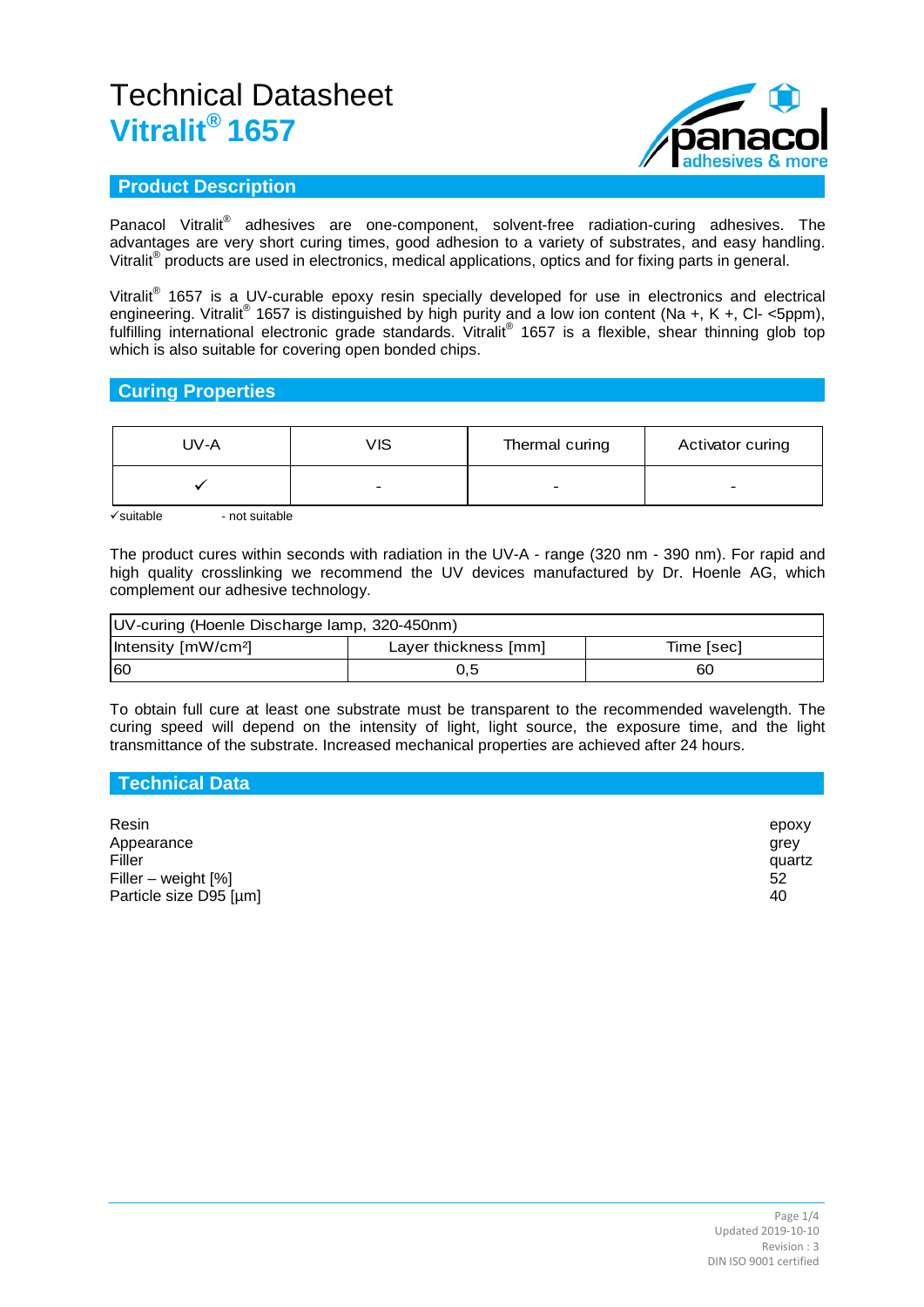



| Viscosity [mPas]<br>(Brookfield LVT, 25°C, Sp 4, 3rpm)<br>PE-Norm 001              | 120 000 - 130 000 |
|------------------------------------------------------------------------------------|-------------------|
| Viscosity [mPas]<br>(Kinexus Rheometer, $25^{\circ}$ C, $1s^{-1}$ )<br>PE-Norm 064 | 20 000 - 70 000   |
| Viscosity [mPas]<br>(Kinexus Rheometer, 25°C, 10s <sup>-1</sup> )<br>PE-Norm 064   | 5 000 - 15 000    |
| Density $\left[\frac{q}{cm^3}\right]$<br>PE-Norm 004                               | 1,5               |
| Flash point [°C]<br>PE-Norm 050                                                    | >100              |

## **Cured material**

| Hardness shore D                         |              |
|------------------------------------------|--------------|
| PE-Norm 006                              | $60 - 75$    |
| Temperature resistance [°C]              | -50 - 150    |
| Shrinkage [%]<br>PE-Norm 031             | $\epsilon$ 2 |
| Water absorption [mass %]<br>PE-Norm 016 | ر.           |
|                                          |              |

| Glass transition temperature DSC [°C]<br>PE-Norm 009             | $20 - 40$ |
|------------------------------------------------------------------|-----------|
| Coefficient of thermal expansion [ppm/K] below Tq<br>PE-Norm 017 | 38        |
| Coefficient of thermal expansion [ppm/K] above Tg<br>PE-Norm 017 | 141       |

| Dielectric strength [kV/mm]            |       |
|----------------------------------------|-------|
|                                        |       |
| Young's modulus E [MPa]<br>PE-Norm 056 | 1 376 |
| Tensile strength [MPa]<br>PE-Norm 014  | 26    |

Elongation at break [%] *PE-Norm 014* <sup>6</sup>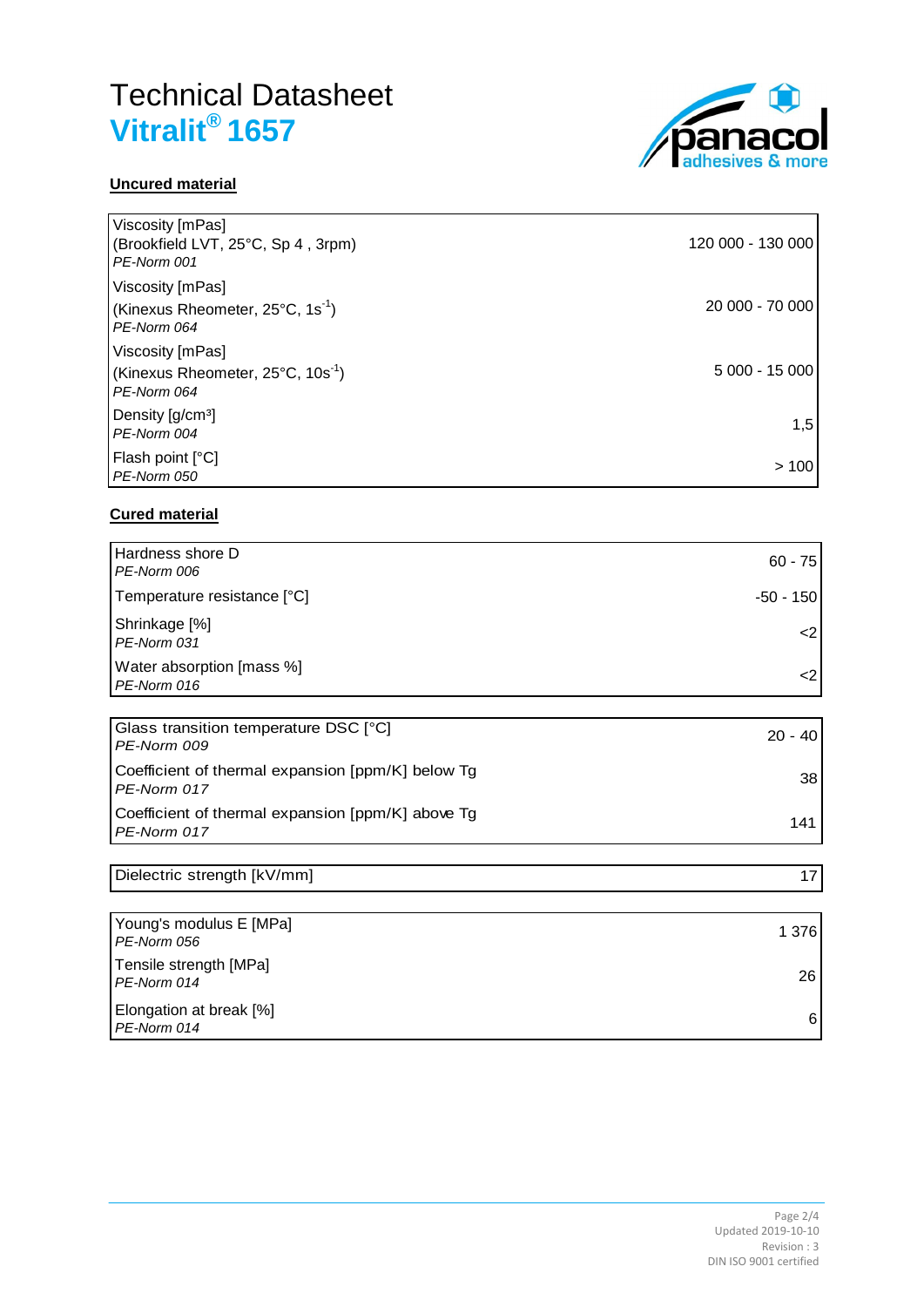

## **Transport/Storage/Shelf Life**

| Trading unit   | Transport           | Storage                         | Shelf-life*               |
|----------------|---------------------|---------------------------------|---------------------------|
| Cartridge      | at room temperature | $0^{\circ}$ C - 10 $^{\circ}$ C | at delivery min. 3 months |
| Other packages | max. $25^{\circ}$ C |                                 | max. 6 months             |

*\*Store in original, unopened containers!*

### **Instructions for Use**

### **Surface preparation**

The surfaces to be bonded should be free of dust, oil, grease or other dirt in order to obtain an optimal and reproducible bond.

For cleaning we recommend the cleaner IP® Panacol. Substrates with low surface energy (e.g. polyethylene, polypropylene) must be pretreated in order to achieve sufficient adhesion.

### **Application**

Our products are supplied ready to use. Depending on packaging they can be applied by hand directly from the container or semi or fully automatically. With automated application from the cartridge the adhesive is conveyed by a compressed air-operated displacement plunger via a valve in the needle. When metering low viscosity materials from bottles the adhesive is transported by a diaphragm valve. If help is required, please contact our application engineering department.

Adhesive and substrate may not be cold and must be warmed up to room temperature prior to processing.

After application, bonding of the parts should be done quickly. Vitralit<sup>®</sup> adhesives cure slowly in daylight. Therefore, we recommend to expose the material to as little light as possible and the use of opaque hose lines and dispensing needles.

For safety information refer to our safety data sheet.

### **Disclaimer**

The product is free of heavy metals, PFOS and Phthalates and is conform to the EU-Directive 2017/2102/EU "RoHS III".

#### **THE VALUES NOTED IN THIS TECHNICAL DATA SHEET ARE TYPICAL PROPERTIES AND ARE NOT MEANT TO BE USED AS PRODUCT SPECIFICATIONS.**

The information contained in this data sheet is believed to be accurate and is provided for information only. Panacol makes no representation or warranties of any kind concerning this information. It is the user's responsibility to determine the suitability of this product for any intended use. Panacol does not assume responsibility for test or performance results obtained by the user. The user assumes all risk and liability connected with the use of this product.